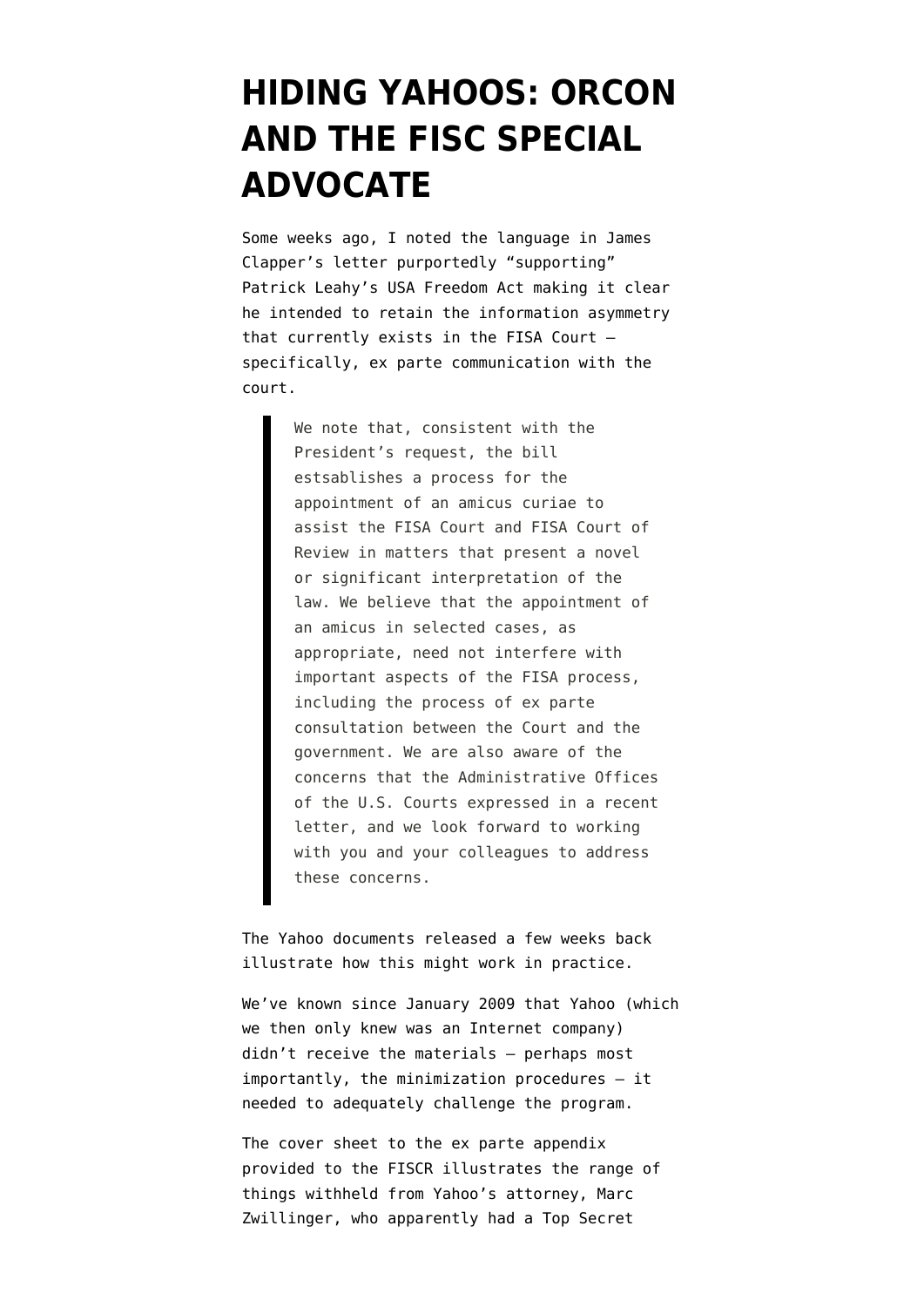clearance. In addition to the minimization procedures for NSA and FBI, the government withheld the "linking" procedures used to identify targets (the titles of these documents are redacted in the released version, but [this](http://www.emptywheel.net/2014/09/11/linking-procedures-in-the-yahoo-opinion/) [post](http://www.emptywheel.net/2014/09/11/linking-procedures-in-the-yahoo-opinion/) explains why at least some must pertain to these procedures; note, I think the government also withheld these from Judge Reggie Walton at the FISC level!), and a [January 15, 2008 Colleen](http://www.dni.gov/files/documents/0909/Memorandum%20Opinion%20and%20Order%2020080115.pdf) [Kollar-Kotelly FISC opinion](http://www.dni.gov/files/documents/0909/Memorandum%20Opinion%20and%20Order%2020080115.pdf) assessing the adequacy of the original certifications.

Comparing two versions of Walton's April 25, 2008 opinions — a [version redacted for Yahoo's](http://www.dni.gov/files/documents/0909/Redacted%20Memo%20Opinion%20and%20Order%2020080425.pdf) [use](http://www.dni.gov/files/documents/0909/Redacted%20Memo%20Opinion%20and%20Order%2020080425.pdf) in 2008, and the [version redacted for public](http://www.dni.gov/files/documents/0909/Memorandum%20Opinion%2020080425.pdf) [release now](http://www.dni.gov/files/documents/0909/Memorandum%20Opinion%2020080425.pdf) — provides context on the key issues obscured or suppressed entirely from Yahoo's view. (Note two things about these redactions: first, with the exception of language on the information the government demanded from Yahoo, we're receiving more information than Yahoo's cleared attorney received when he was fighting this case. And the older document actually includes two sets of redactions: the more faded redactions used for Yahoo, and a more opaque set done for this release, the latter of which hide details about the Directives given to Yahoo.)

Effectively, the government hid what they changed when they rewrote Certifications underlying their demands to Yahoo just 2 weeks before the law expired. A significant part of those changes involves getting FBI involved in the process (I increasingly suspect those January 29, 2008 Certifications are when [the](http://www.emptywheel.net/2014/09/13/the-curious-timing-of-fbis-back-door-searches/) [government first obtained official permission](http://www.emptywheel.net/2014/09/13/the-curious-timing-of-fbis-back-door-searches/) for FBI back door searches).

Notice of the new Certificates was given to Yahoo on February 16, 2008, the day PAA expired, and signed by then Solicitor General Paul Clement, though signed as Acting Attorney General ([see page 81](http://www.dni.gov/files/documents/0909/Classified%20Appendix%2020080220.pdf)). One day earlier, Judge Walton had given the government an ex parte order [requiring](http://www.dni.gov/files/documents/0909/Response%20to%20Ex%20Parte%20Order%2020080220.pdf) them to address whether the ex parte materials they had submitted to him in December "constitutes the complete and up-to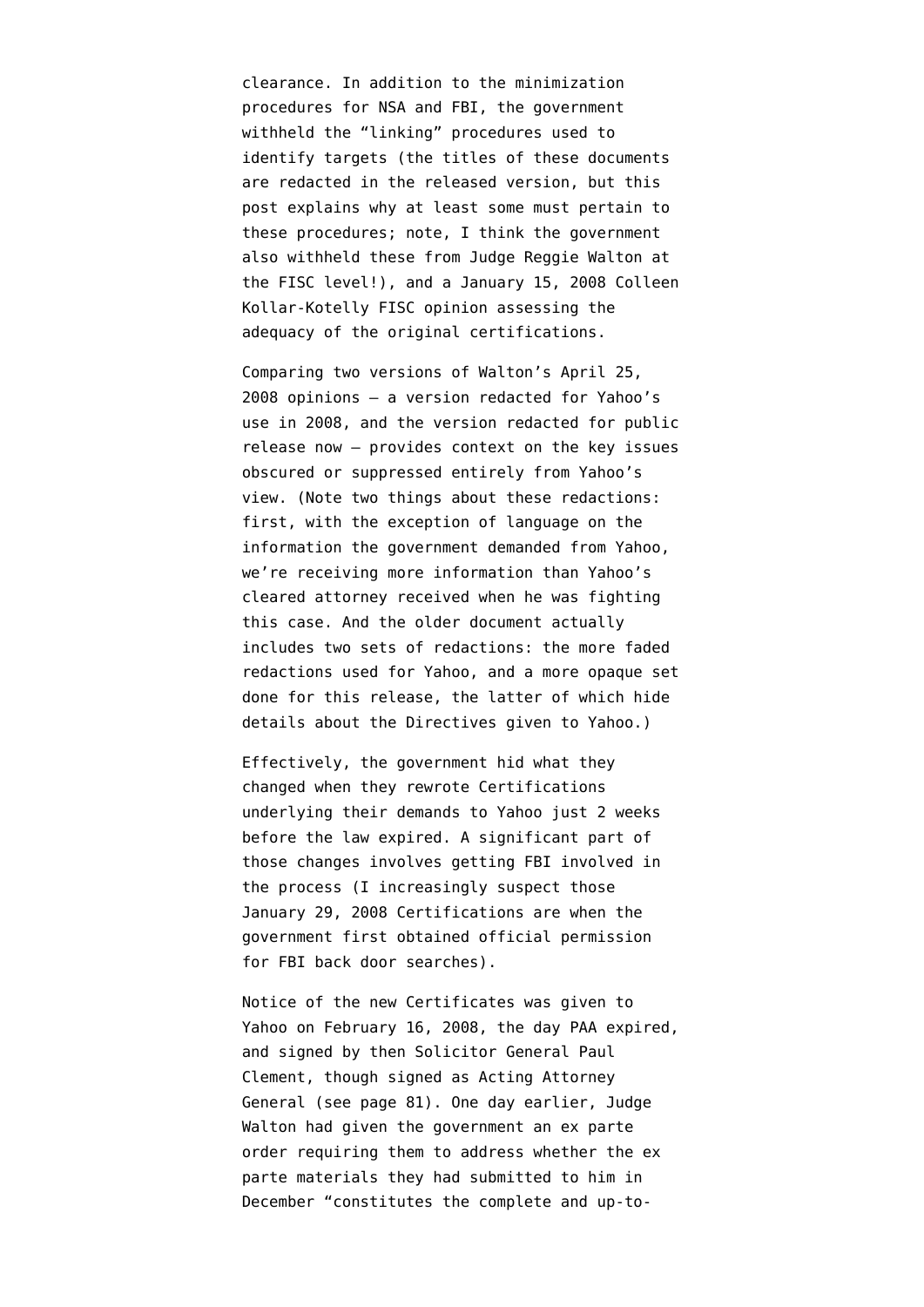date set of certifications … applicable to the directives that are at issue in this proceeding." Walton also required the government to provide notice to Yahoo they were going to submit a new classified appendix.

Apparently, Walton had gotten wind of the fact *but had not been told formally* — that the government had submitted entirely new Certifications affecting their treatment of the data they would obtain from Yahoo. So he ordered them to update the record so his review actually considered the surveillance as it would be implemented.

I've listed most of the differences between the two memoranda below. While much of it pertains to prior classified decisions and the operation of FISC generally, the biggest sections redacted from Yahoo but released in part to us now describe the new certifications, including FBI's new role in the process. Of particular concern, the government withheld Walton's comment admonishing the government for changing the certifications, "without appropriately informing the Court or supplementing the record in this matter until ordered to do so" ([page 4\)](http://www.dni.gov/files/documents/0909/Redacted%20Memo%20Opinion%20and%20Order%2020080425.pdf), though footnote 4 and page 35 make it clear that Walton revealed some details of the government's belated disclosures in a February 29 order for more briefing.

More troubling still, they hid Walton's still significantly-redacted assessment that the changes in the Certifications would not change the nature of the government's demand from Yahoo ([page 38\)](http://www.dni.gov/files/documents/0909/Memorandum%20Opinion%2020080425.pdf).

> Neither type of amendment altered the nature of the assistance to be rendered by Yahoo,40

40 Yahoo has submitted a sworn statement that, prior to serving the directives on Yahoo, representatives of the government "indicated that, at the outset, it only would expect…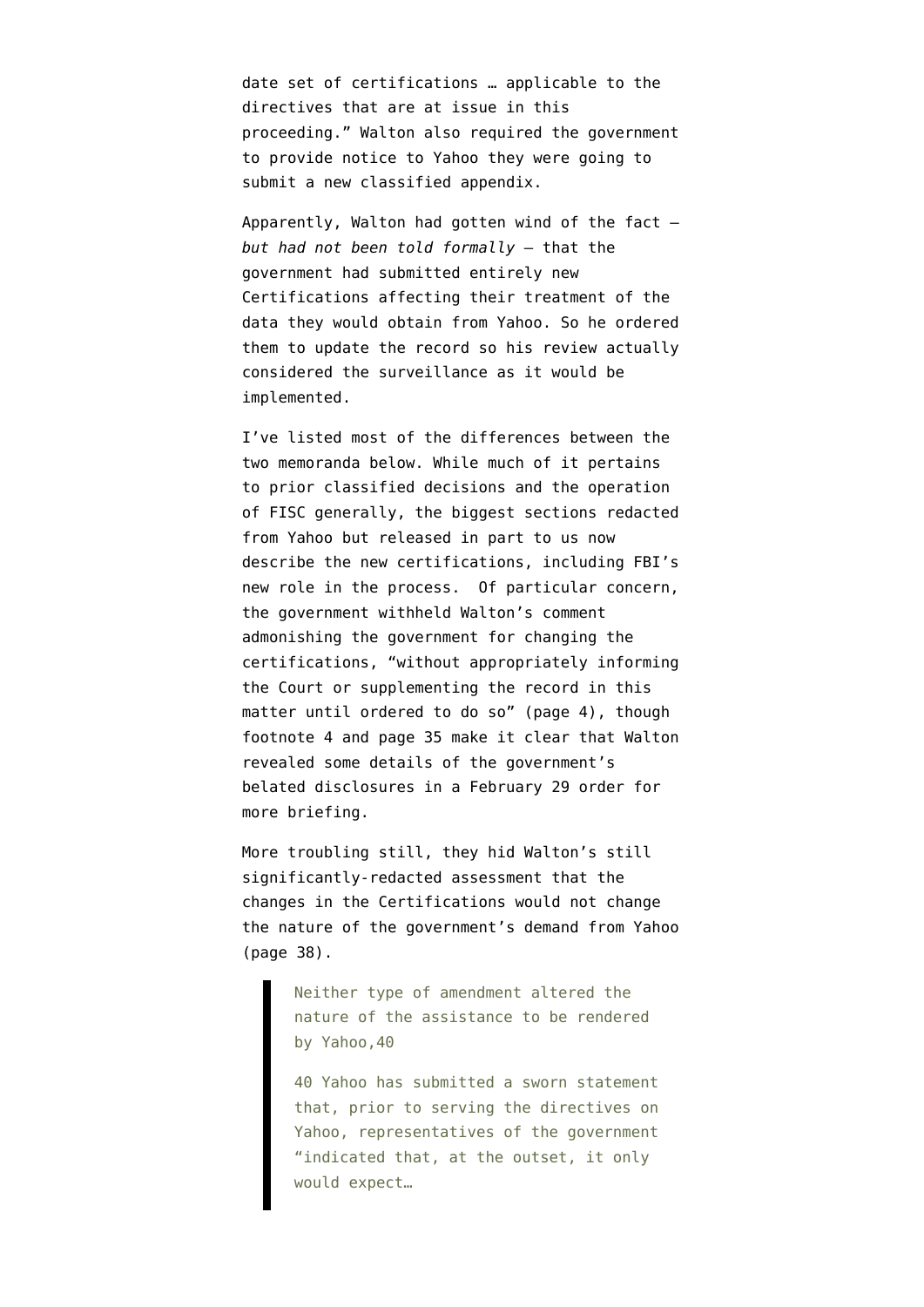I wrote about these changing requests [here](http://www.emptywheel.net/2014/09/15/a-yahoo-lesson-for-usa-freedom-act-mission-creep/). And while on paper the changing requests couldn't have been a result of the changed Certification — Yahoo's Manager of Legal Compliance [described](http://www.dni.gov/files/documents/0909/Yahoo%20Declaration%2020080123.pdf) them in a January 23 submission, and the new Certifications were issued the following week — I find the timing, and the government's failure to notice Walton on them, suspect enough that it's the kind of thing that should have been briefed. Plus, as I'll show in a follow-up post, I'm fairly certain the government hid from both FISC and FISCR the degree to which this was about targeting Americans.

Once Walton learned that the government's requests to Yahoo had changed between the date of Kollar-Kotelly's initial approval and the expiration of the law, it seems it should have merited more direct briefing, but that would have required admitting that the changes put domestic law enforcement in the center of the program, which presents (or should present) significantly different Fourth Amendment concerns, notably increasing the importance of prior interpretations of the "significant purpose" language instituted under the PATRIOT Act.

In other words, not only did the ex parte nature of this proceeding hide the details Yahoo would have needed to make a robust Fourth Amendment argument, as well as evidence that the government was not being entirely forthcoming to FISC (which would have bolstered Yahoo's separation of powers claim), it also hid what may be specifically pertinent details behind the government's last minute changed certifications.

In theory, this shouldn't happen with the USA Freedom Advocate, because the bill specifically requires the Advocate have access to certifications necessary for her to complete her duties.

> (A) IN GENERAL.—If a court established under subsection (a) or (b) designates a special advocate to participate as an amicus curiae in a proceeding, the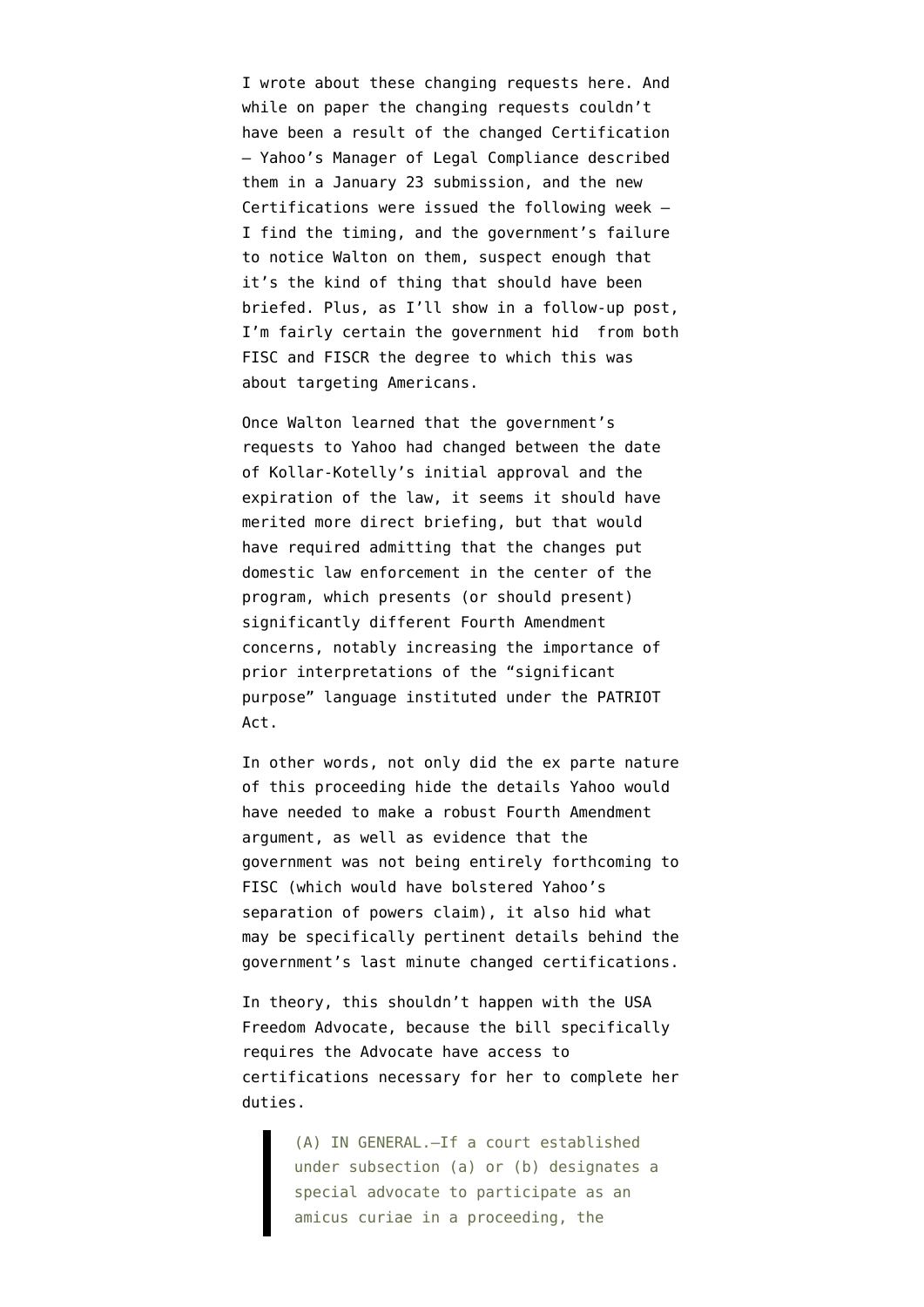special advocate—

[snip]

(ii) shall have access to all relevant legal precedent, and any application, certification, petition, motion, or such other materials as are relevant to the duties of the special advocate;

By comparison, the government was challenging Yahoo's legal standing to take this challenge in the first place.

But I find the apparent basis for withholding information from Yahoo to be relevant. This memorandum, at least, was originally classified Top Secret/ORCON (Originator Controlled); the redacted memorandum given to Yahoo was classified Secret. That means that the changes arose, at least in part, from the ability of the originator (which may be DOJ's National Security Division, given that Mark Bradley conducted the declassification review) to determine who gets the document. As I [noted,](http://www.emptywheel.net/2014/09/05/james-clapper-bates-stamp-and-gutting-the-fisa-advocate/) there are two bases in USAF that would permit the government to withhold information, classification and privilege. Withholding information under an ORCON claim likely stems from both (though I am checking this).

So while the government should not be able to treat the advocate the same way they treated Yahoo (which, after all, FISC treated as a Congressionally sanctioned challenger to the orders, just as it would the advocate), they seem to have the prerogative to. (Update: I should add that Walton permitted the government to do all the ex parte briefing here under FISA's ex parte briefing language; given that USAF doesn't change that for any of the authorities in question, we should assume this precedent will apply to the advocate.)

To be clear, the USAF advocate is not one of the things that I believe sets back a slow reform process (as, for example, I believe the ["transparency" provisions](http://www.emptywheel.net/2014/09/18/why-usafs-transparency-provisions-will-make-ongoing-organizing-difficult/) and some weakened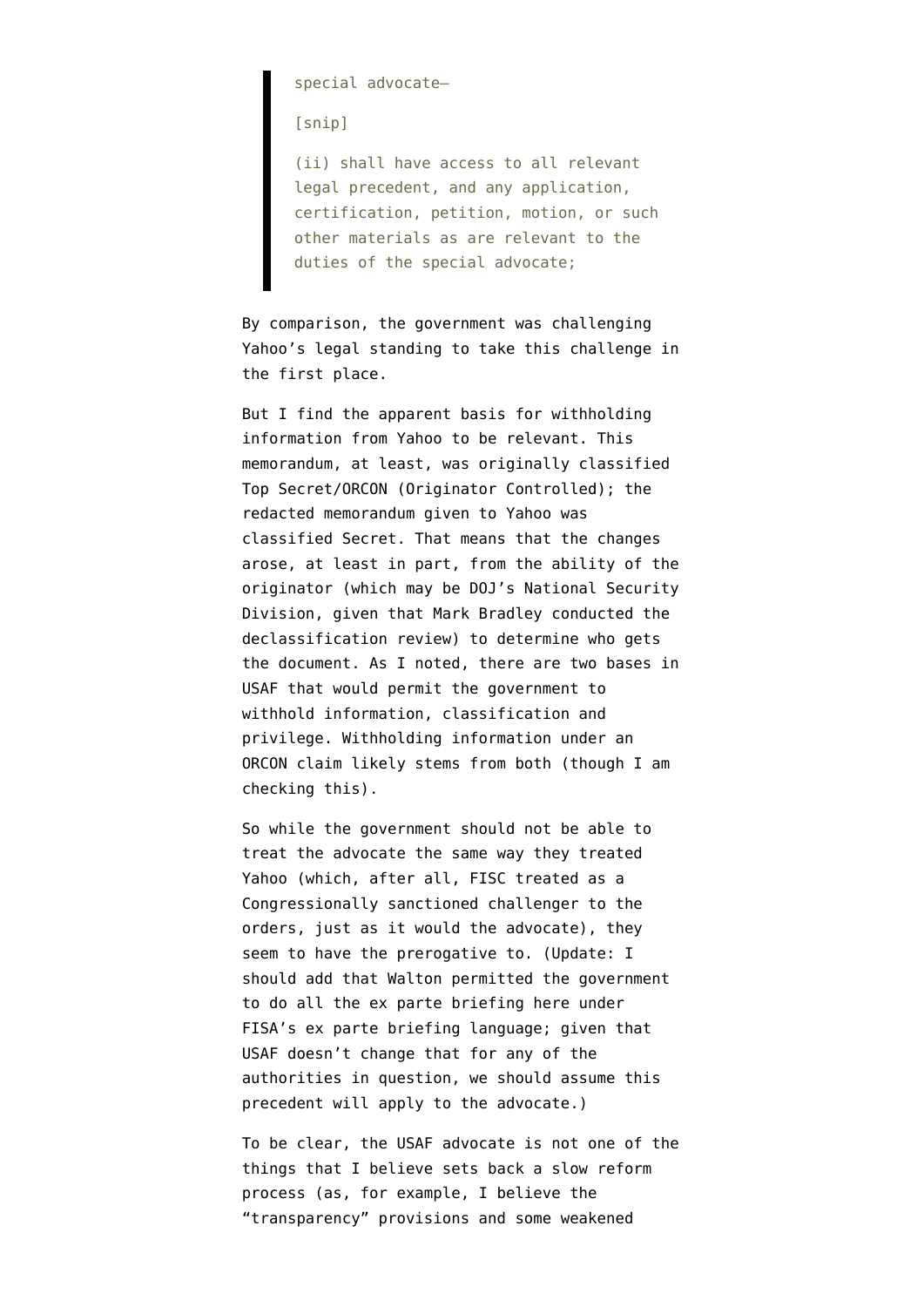minimization procedures do). I think it most likely that the advocate will evolve the way PCLOB has, which was first authorized in 2004, thwarted by Executive obstruction (on precisely these kinds of issues), reauthorized as a more effective body in 2007, then slow-walked again partly by President Obama, though partly by Congress — for another 6 years. That is, if the advocate is [at least as self-respecting as Lanny](http://www.huffingtonpost.com/lanny-davis/why-i-resigned-from-the-p_b_48817.html) [Davis](http://www.huffingtonpost.com/lanny-davis/why-i-resigned-from-the-p_b_48817.html) (!), she will quit if the Executive ignores the intent of Congress that she have access to the materials she needs to do her job, exposing the inefficacy of the existing system. All that, of course, assumes she will cop onto what has been withheld. Clearly, Yahoo got a sense of it during this process, though FISC and FISCR seem to have realized only some of the other stuff withheld from them.

That is, judging by the PCLOB example, if all goes well and if USAF were to pass this year, we might have a fully functional advocate by 2023!

The Yahoo materials released show that the government withheld pertinent information from Yahoo, FISC, and FISCR until forced to provide it, and they never provided any of them with all the information they should have.

That it retains the ability to do so under USAF doesn't bode well for the advocate. But that's really just a subset to a larger issue that, even when authorized by Congress to provide oversight of this executive spying, the government has consistently, for years, been less than fully cooperative with FISC's authority to do so.

As [I've said](http://www.emptywheel.net/2014/08/07/a-better-reform-than-usa-freedom-get-rid-of-the-fisa-court/), the surest way to reform surveillance is to eliminate the FISA Court.

The government redacted the following things in the [opinion released to Yahoo](http://www.dni.gov/files/documents/0909/Redacted%20Memo%20Opinion%20and%20Order%2020080425.pdf) but not [the](http://www.dni.gov/files/documents/0909/Memorandum%20Opinion%2020080425.pdf) [current release:](http://www.dni.gov/files/documents/0909/Memorandum%20Opinion%2020080425.pdf)

The TOP in Top Secret and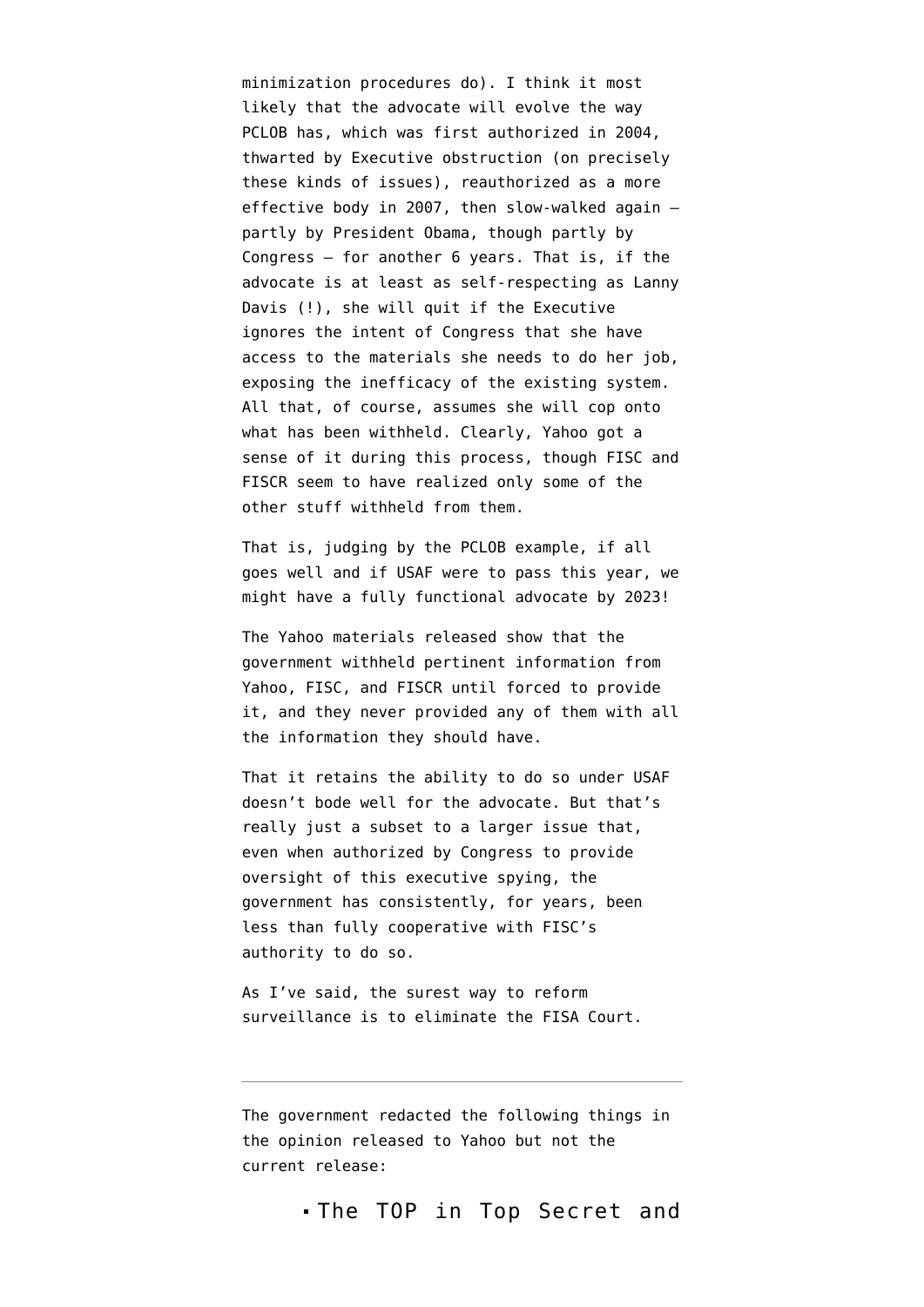the ORCON (Originator Controlled) markings in the classification markings (though that seems driven by the resultant classification of the opinion after the declassification process)

The scold from Judge Walton on page 4:

…without appropriately informing the Court or supplementing the record in this matter until ordered to do so. These changes and missteps by the government have greatly delayed the resolution of its motion, and, among other things…

- The description of Colleen Kollar-Kotelly's January 15, 2008 decision on page 15, along with all of footnote 15, which continues onto page 16.
- The entirety of Judge Walton's description of the several sets of targeting and minimization procedures (reflecting the new directives completed on January 29 and noticed to Yahoo on February 16, the day PAA expired), as well as footnote discussion making it clear those procedures were in the classified appendix.
- The report that Kollar-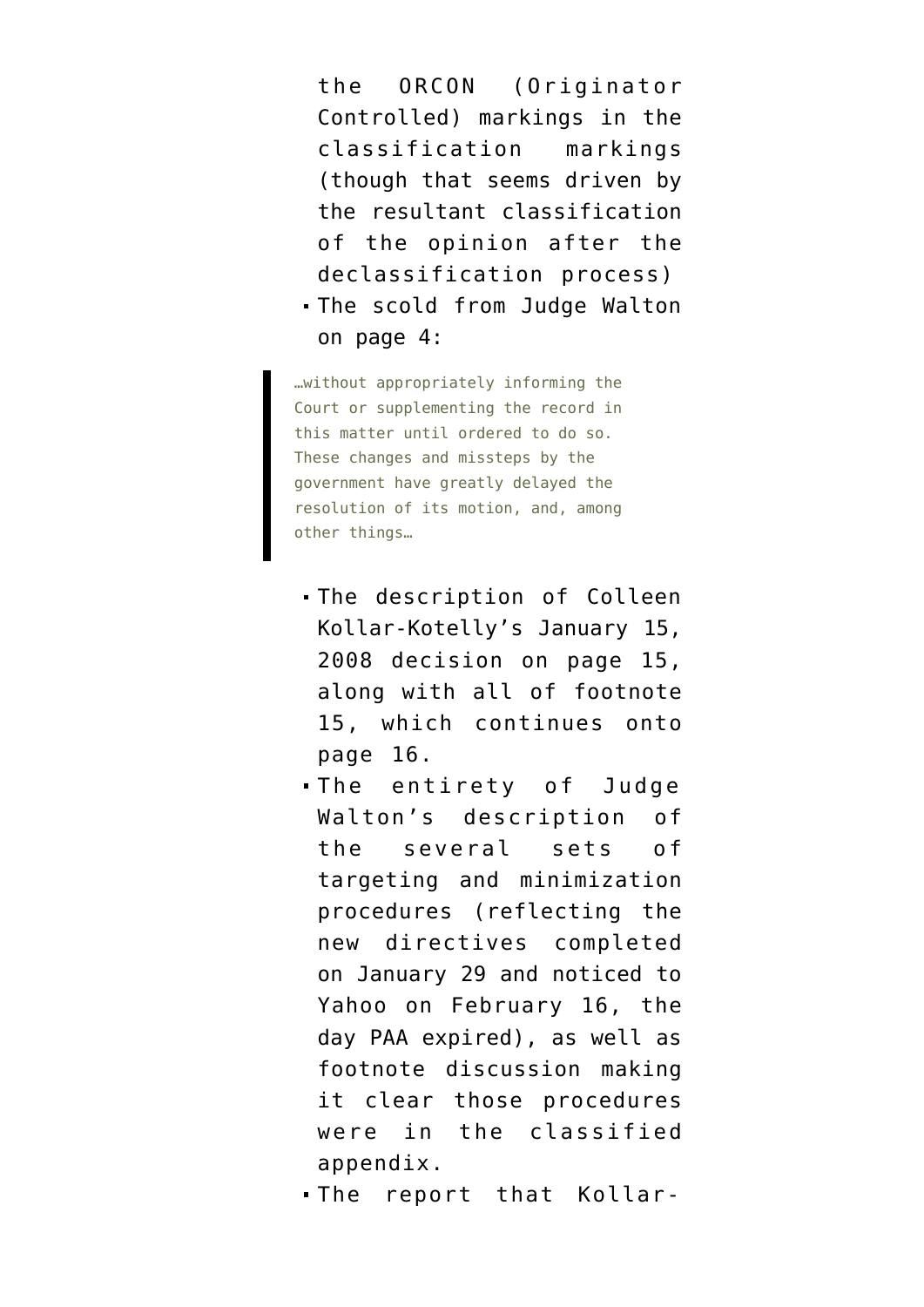Kotelly had approved the NSA procedures in the January 15 opinion, as well as indication that Walton's discussion on page 18 pertained only to the FBI procedures.

- A reference to FISC habit of considering modification req uests on page 26.
- Parts of the assessment of whether, having signed new certifications (which they did in late January) they also needed to issue new directives starting on page 27; those parts mostly have to do with more general operation of FISC.
- The discussion of the changes to certifications on pages 37 through 40 (though some of the details of this remain redacted). Most alarming, the government redacted a discussion of Yahoo's declaration that the government's demands changed, which seems to undercut the claim Walton made in the text, that "Neither type of amendment altered the nature of the assistance to be rendered by Yahoo:"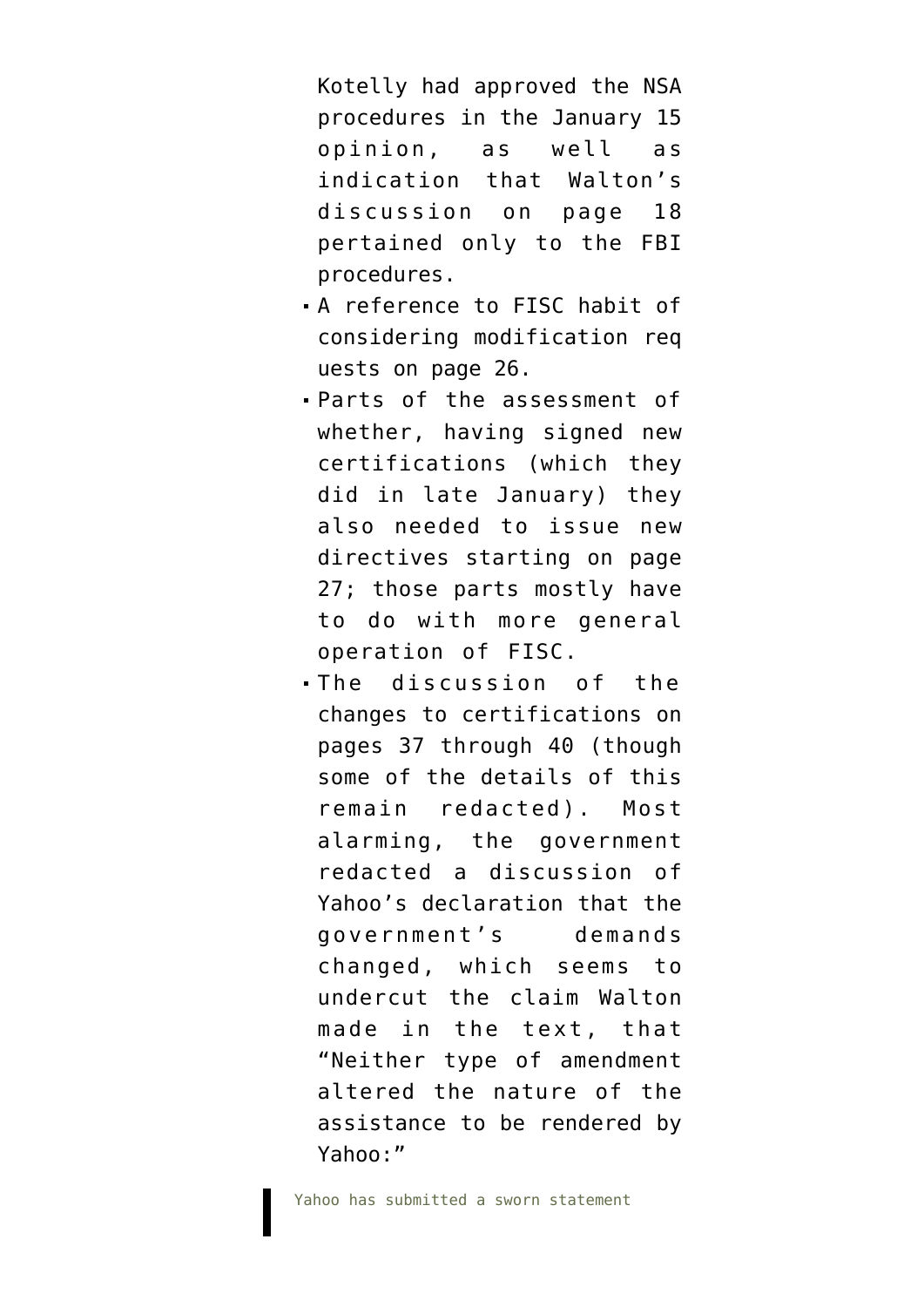that, prior to serving the directives on Yahoo, representatives of the government "indicated that, at the outset, it only would expect…

- Language on page 62 from the original certification noting Section 2.5 of EO 12333 requires Attorney General authorization before acquiring foreign intelligence information against a USP abroad, as well as language on page 63 noting that the amended certifications use slightly different language than what the government cited.
- Another reference on page 65 to FBI's role in the amended certification.
- Recognition that US person employees of foreign governments count as foreign powers, on page 68.
- Description of the In re Sealed Cast target as a US person in the US, on page 72 and 77, and application of that opinion to those outside the US, on page 77, as well as the US person abroad targeting in US v. Bin Laden on page 82, and a comparison of the two on page 84.
- The description of Keith